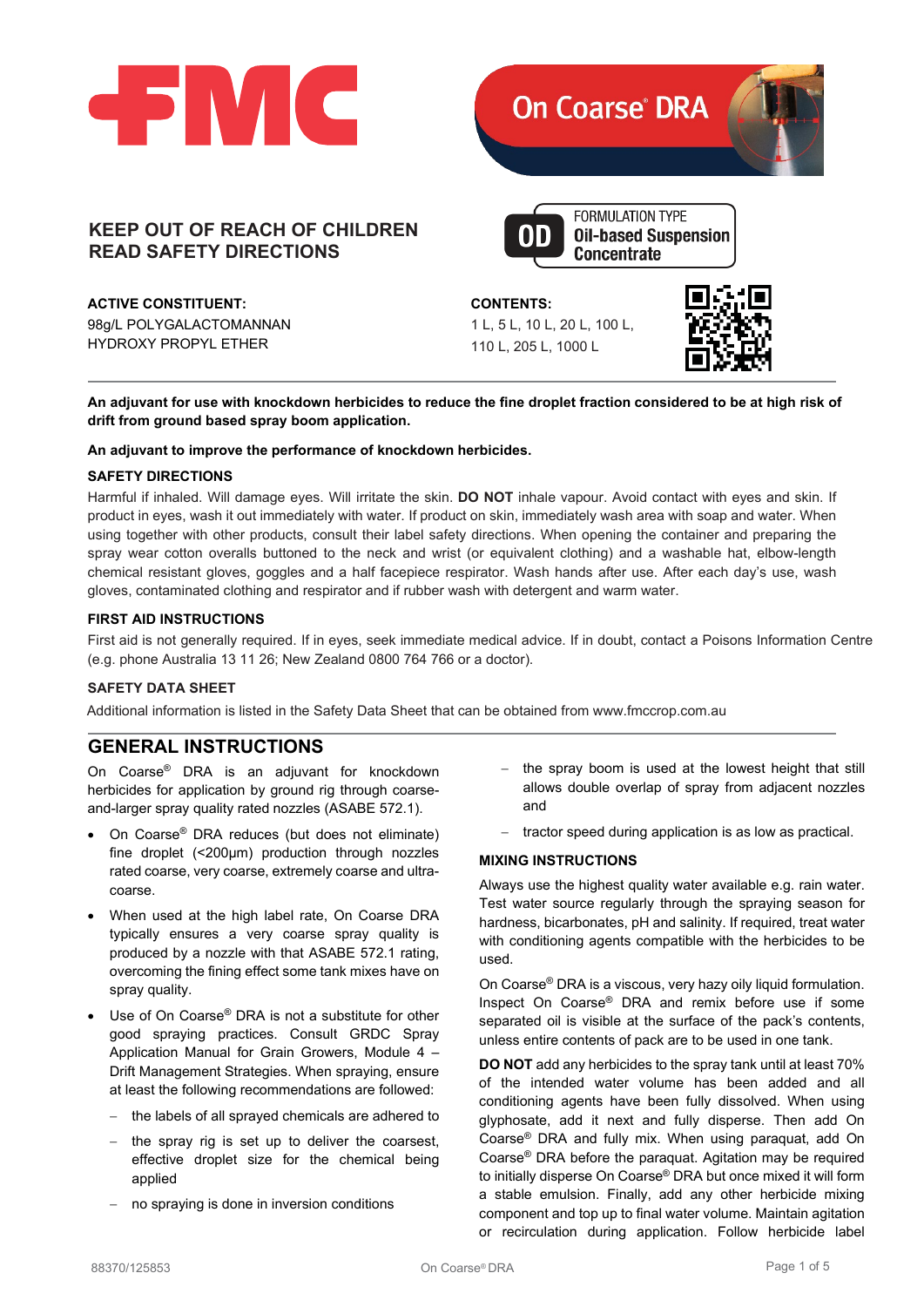instructions for advice on tank mixtures left to stand unsprayed for a period of time.

# **APPLICATION EQUIPMENT**

On Coarse® DRA has been tested with a wide range of nozzles used in conventional ground-rig boom equipment. Testing with more recent application technologies e.g. airshear; pulse width modulation etc has not been performed. Testing through aerial application techniques has not been performed.

# **PROTECTIONS OF WILDLIFE, FISH, CRUSTACEANS AND ENVIRONMENT**

**Harmful to fish and toxic to aquatic invertebrates. DO NOT** contaminate streams, rivers, wetlands or watercourses with the chemical or used containers.

# **PROTECTION OF CROPS, NATIVE AND OTHER NON-TARGET PLANTS**

Avoid spray drift and vapor movement onto susceptible crops such as cotton, vines, tomatoes, vegetables, fruit trees, Lucerne, legume crops and pastures, oilseed crops or other susceptible crops or trees (e.g. kurrajons, belahs, eucalypts).

#### **STORAGE AND DISPOSAL**

Store in the closed, original container in a dry, cool, wellventilated area out of direct sunlight.

If not recycling, break, crush, or puncture and deliver empty packaging to an approved waste management facility. If an approved waste management facility is not available, bury the empty packaging 500 mm below the surface in a disposal pit specifically marked and set up for this purpose, clear of waterways, desirable vegetation and tree roots, in compliance with relevant local, state or territory government regulations. **DO NOT** burn empty containers or product.

This container can be recycled if it is clean, dry, free of visible residues and has the *drumMUSTER* logo visible. Triple-rinse container for disposal. Dispose of rinsate by adding it to the spray tank. **DO NOT** dispose of undiluted chemical on site. Wash outside of the container and the cap. Store cleaned container in a sheltered place with cap removed. It will then be acceptable for recycling at any *drumMUSTER* collection or similar container management program site. The cap should not be replaced but may be taken separately.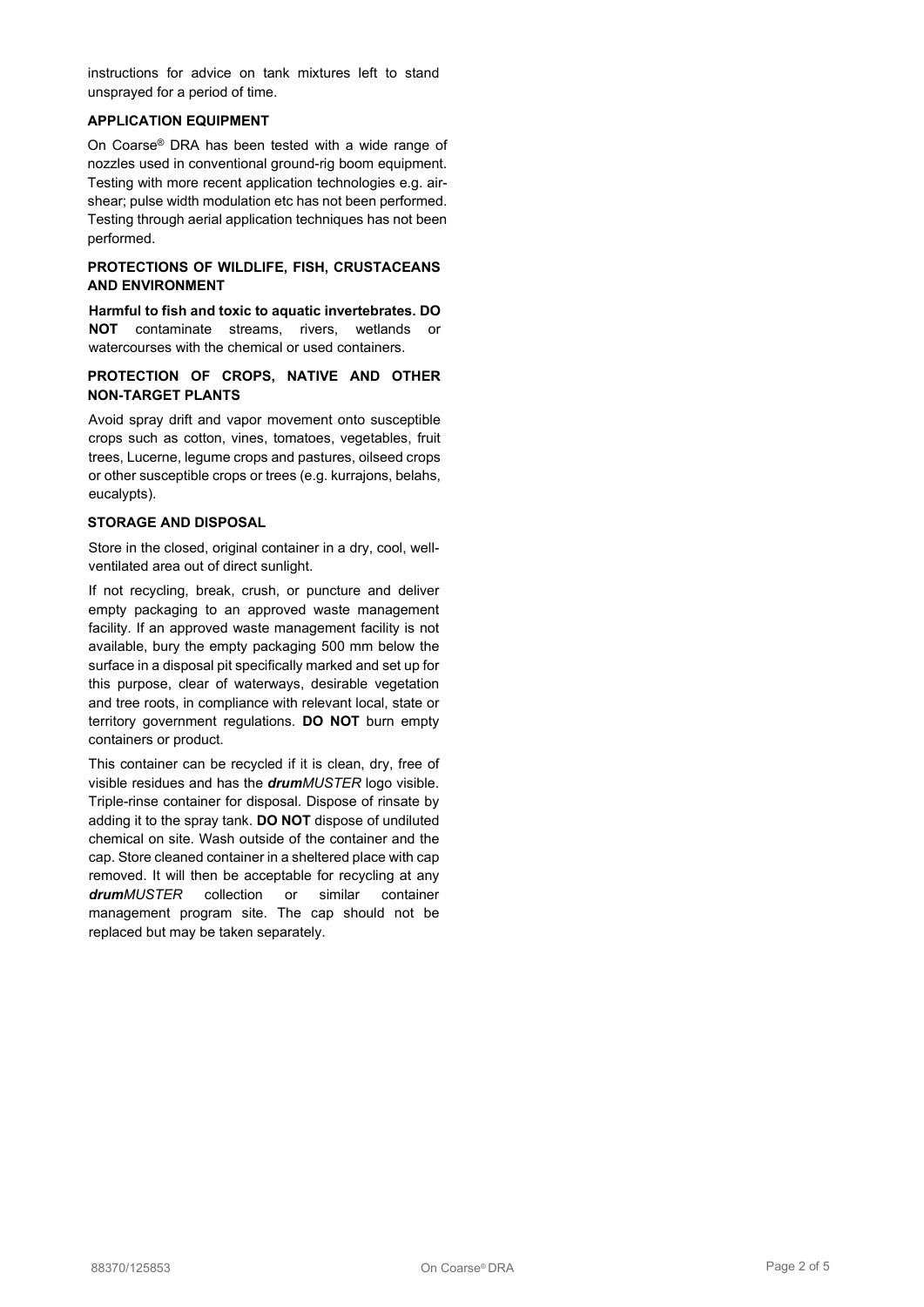# **DIRECTIONS FOR USE**

On Coarse® DRA is an adjuvant of tank mixtures containing glyphosate and can be used instead of soyal phospholipid type adjuvants to enhance the performance of the herbicide tank mixes listed in the directions for use table. When used according to the directions for use, On Coarse® DRA will significantly reduce the driftable fraction of the spray droplets produced by pre-orifice (e.g. TeeJet TT110), low-pressure air induction (e.g. Hardi Minidrift Duo, Teejet AIXR) and high-pressure air induction nozzles (e.g. TeeJet AI, TTI) when used in conventional boom spray set-ups.

### **SPRAY DRIFT RESTRAINTS**

Specific definitions for terms used in this section of the label can be found at apvma.gov.au/spraydrift.

**DO NOT** allow bystanders to come into contact with the spray cloud.

**DO NOT** apply with aircraft.

**DO NOT** apply to crops except as directed in the directions for use table.

**DO NOT** apply in a manner that may cause an unacceptable impact to native vegetation, agricultural crops, landscaped gardens and aquaculture production, or cause contamination of plant or livestock commodities, outside the application site from spray drift. Wherever possible, correctly use application equipment designed to reduce spray drift and apply when the wind direction is away from these sensitive areas.

**DO NOT** apply unless the wind speed is between three and 20 kilometres per hour at the application site during the time of application.

**DO NOT** apply if there are hazardous surface temperature inversion conditions present at the application site during the time of application. Surface temperature inversion conditions exist most evenings one to two hours before sunset and persist until one to two hours after sunrise.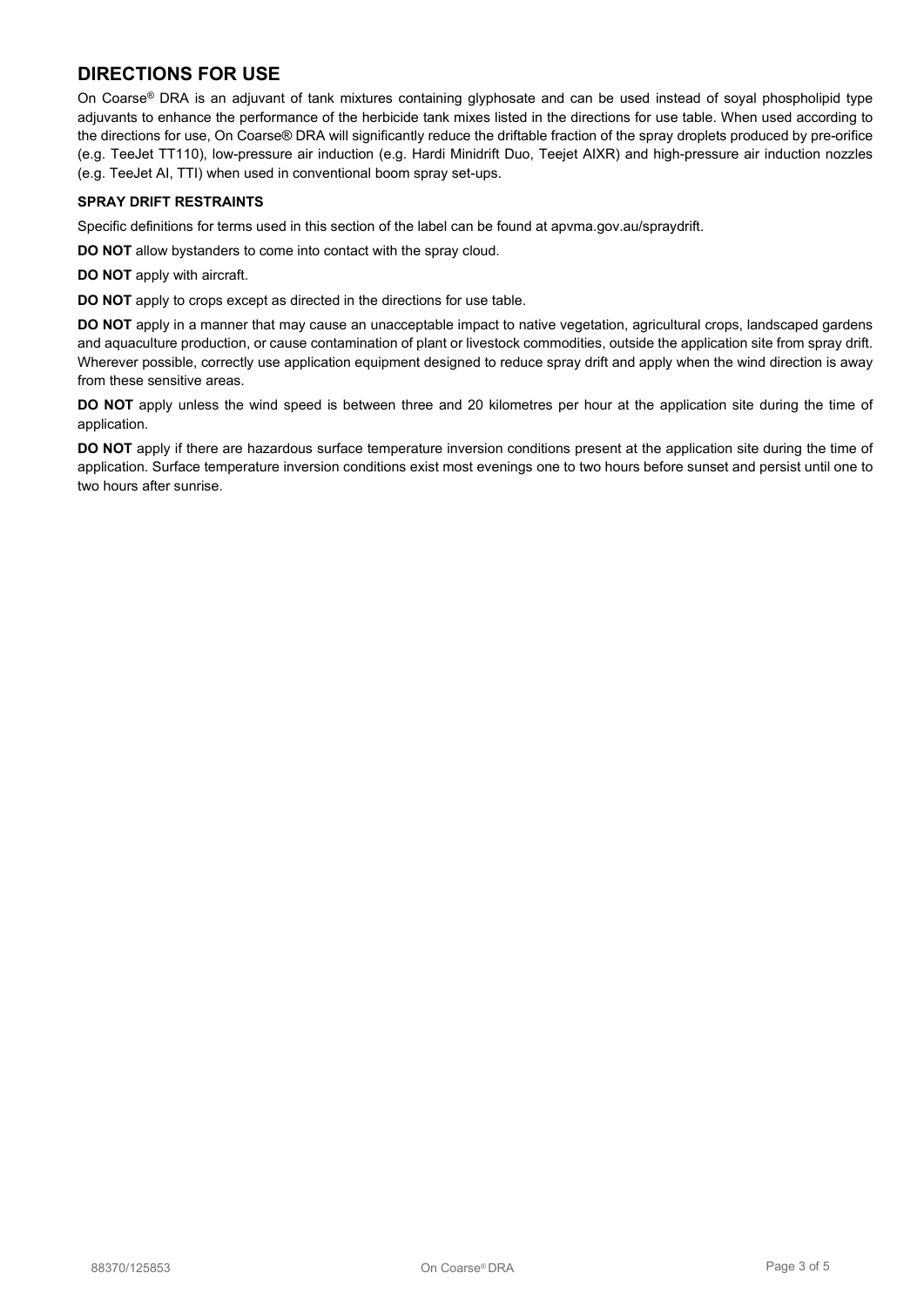| <b>Situation</b>                                                                                                                                                                          | <b>Herbicides</b>                                                                                                                                                                                          | <b>Spray</b><br>conditions                                                    | On Coarse®<br><b>DRA</b> rate<br>ml/100L | <b>Comments</b>                                                                                                                                                                                                                                                                                                                                                           |
|-------------------------------------------------------------------------------------------------------------------------------------------------------------------------------------------|------------------------------------------------------------------------------------------------------------------------------------------------------------------------------------------------------------|-------------------------------------------------------------------------------|------------------------------------------|---------------------------------------------------------------------------------------------------------------------------------------------------------------------------------------------------------------------------------------------------------------------------------------------------------------------------------------------------------------------------|
| Roundup Ready<br><b>Cotton Flex varieties</b>                                                                                                                                             | Glyphosate<br>formulations<br>registered for<br>OTT application                                                                                                                                            | According to<br>glyphosate<br>herbicide label                                 | 250                                      | When applied in mixtures according to instructions on<br>the registered glyphosate label, On Coarse® DRA will<br>reduce fines produced by coarse to extremely coarse<br>spray quality nozzles and may enhance weed control.                                                                                                                                               |
| In fallow (bare<br>ground) or prior to<br>planting a crop or<br>pasture                                                                                                                   | Paraquat<br>formulations<br>including 250<br>and 360g/L                                                                                                                                                    | High risk:<br>e.g. higher<br>travel speed or<br>adjacent to<br>sensitive crop | 250                                      | Use a nozzle type and size, travel speed, application<br>pressure and volume that delivers at least a coarse<br>spray quality (ASABE 572.1).<br>Follow best management spraying practices for the                                                                                                                                                                         |
|                                                                                                                                                                                           |                                                                                                                                                                                                            |                                                                               |                                          | situation*. When spraying into stubble use higher<br>volume to increase droplet number.                                                                                                                                                                                                                                                                                   |
|                                                                                                                                                                                           |                                                                                                                                                                                                            | Low risk:<br>e.g. daytime in<br>appropriate<br>wind speed                     | 125-250                                  | Use a nozzle type and size, travel speed, application<br>pressure and volume that delivers at least a medium<br>spray quality (ASABE 572.1).                                                                                                                                                                                                                              |
|                                                                                                                                                                                           |                                                                                                                                                                                                            |                                                                               |                                          | Follow best management spraying practices for the<br>situation*. When spraying into stubble use higher<br>volume to increase droplet number and coverage.                                                                                                                                                                                                                 |
|                                                                                                                                                                                           | Tank mixes<br>containing<br>glyphosate<br>including with:<br>2,4-D amine;<br>2,4-D LVE;<br>Triclopyr;<br>Fluroxypyr;<br>Haloxyfop<br>methyl;<br>Carfentrazone<br>ethyl (Hammer);<br>metsulfuron<br>methyl; | High risk:<br>e.g. higher<br>travel speed or<br>adjacent to<br>sensitive crop | 250                                      | Use a nozzle type and size, travel speed, application<br>pressure and volume that delivers an extra coarse or<br>ultra-coarse spray quality (ASABE 572.1). Follow best<br>management spraying practices for the situation*.<br>When spraying into stubble use higher volume again<br>to increase droplet number                                                           |
|                                                                                                                                                                                           |                                                                                                                                                                                                            | Low risk:<br>e.g. daytime in<br>speed.                                        | 125 - 250                                | Use a nozzle type and size, travel speed, application<br>pressure and volume that deliver at least a coarse<br>spray quality. When mixing with 2,4-D apply with a<br>minimum VC spray quality (ASABE 572.1). Follow<br>best management spraying practices for the<br>situation*. When spraying into stubble use higher<br>volume to increase droplet number and coverage. |
| For control of weeds<br>under and between<br>tree and vine crops                                                                                                                          |                                                                                                                                                                                                            | <b>Follow</b><br>directions on<br>herbicide<br>label                          | 250                                      | Use a nozzle type and size, travel speed, application<br>pressure and volume that deliver an extra coarse or<br>ultra-coarse spray quality (ASABE 572.1).                                                                                                                                                                                                                 |
|                                                                                                                                                                                           |                                                                                                                                                                                                            |                                                                               |                                          | Follow best management spraying practices for the<br>situation*.                                                                                                                                                                                                                                                                                                          |
| NON-<br><b>AGRICULTURAL</b><br><b>AREAS</b>                                                                                                                                               |                                                                                                                                                                                                            |                                                                               | 125 - 250                                | Apply according to herbicide label. Use high rate of<br>On Coarse® DRA for very sensitive situations. Follow<br>best management spraying practices for the                                                                                                                                                                                                                |
| around buildings,<br>commercial and<br>industrial areas,<br>domestic and public<br>service areas,<br>rights-of-way,<br>roadsides, railway<br>tracks, fire trails,<br>fence lines, playing |                                                                                                                                                                                                            |                                                                               |                                          | situation*.                                                                                                                                                                                                                                                                                                                                                               |
| fields, parks and<br>gardens.                                                                                                                                                             |                                                                                                                                                                                                            |                                                                               |                                          |                                                                                                                                                                                                                                                                                                                                                                           |

**NOT TO BE USED FOR ANY PURPOSE, OR IN ANY MANNER, CONTRARY TO THIS LABEL UNLESS AUTHORISED UNDER APPROPRIATE LEGISLATION.**

\* e.g. GRDC Spray Application Manual for Grain Growers, Module 4 – Drift Management Strategies

^ For improved herbicide weed kill use 250 ml/100 L rate. The inclusion of spray grade ammonium sulphate at recommended rates may further assist in control of summer grass weeds such as awnless barnyard grass.